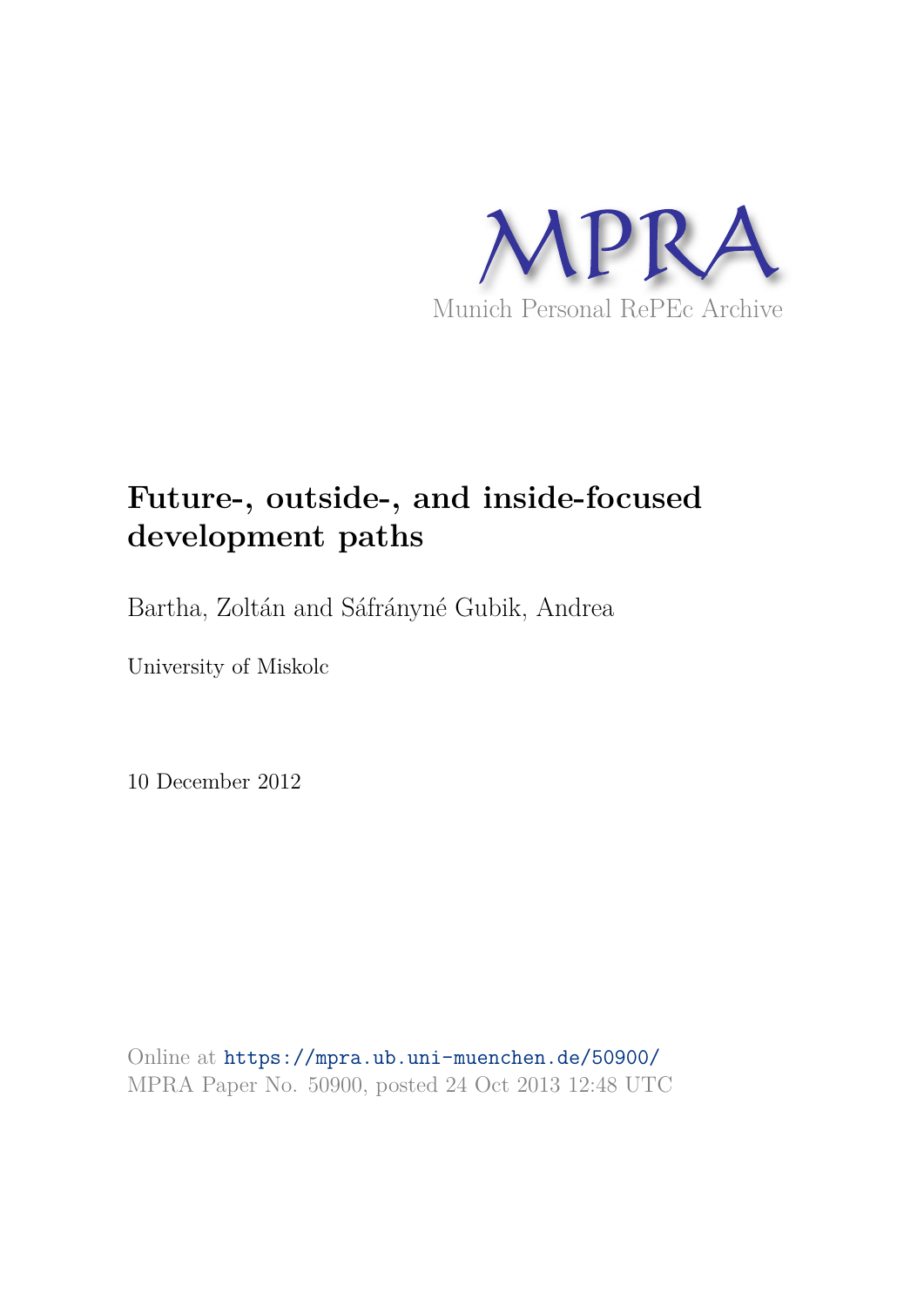

## **FUTURE-, OUTSIDE- AND INSIDE-FOCUSED DEVELOPMENT PATHS**

#### **Zoltán Bartha and Andrea S. Gubik**

*University of Miskolc, Hungary* 

The FOI model developed by the authors measures the future, outside and inside potential of a country. With the help of the model the OECD countries are evaluated, and four typical clusters are found which can represent four typical development models within the club of developed economies.

**Keywords:** development models, FOI-indices, FOI model

#### **Introduction**

The main goal of the paper is to identify possible development paths by running tests on the data of the OECD countries. These development paths are distinguished from each other along three dimensions: future, outside and inside potential. The three potentials are clearly defined, and a measurement method is introduced with the help of which the so called Future, Outside and Inside-indices may be quantified. A factor analysis of the variables correlating with the indices is conducted, and homogenous country groups are formed based on the factor analysis. The groups of countries signify typical development paths within the OECD.

The paper finds that – as assumed – development paths are not unanimous as far as the significance of the three individual potentials is concerned. A developing economy may be steered into more than one direction, and it worth noting that significant trade-offs exist (e.g. some measures taken to boost the future or outside potential of the country might weaken the inside one).

#### **Growth and development in economics**

The analysis of growth and development traces back its roots to the birth of modern economics, and it is probably the most important topic on the research agenda of economics. A substantial amount of theories has been formulated for the past 250 years, looking for an answer to two main questions. On the one hand they tried to explain the reasons of continuous growth in the Western countries, when growth was mostly measured as the increase in GDP per capita. On the other hand they have been looking for an explanation on the huge income differences among countries of the developed and underdeveloped world. All these theories point to critical factors the lack or the abundance of which leads to long term growth/development.

But before the development factors are introduced, it is inevitable to pan out about the contradiction between growth and development. Although we have been mentioning them together, the literature usually separates them. The simplest approach is to say that growth is the narrower, and development is the more complex class, as growth is usually defined as an increase in certain quantitative variables, while development describes a process of getting from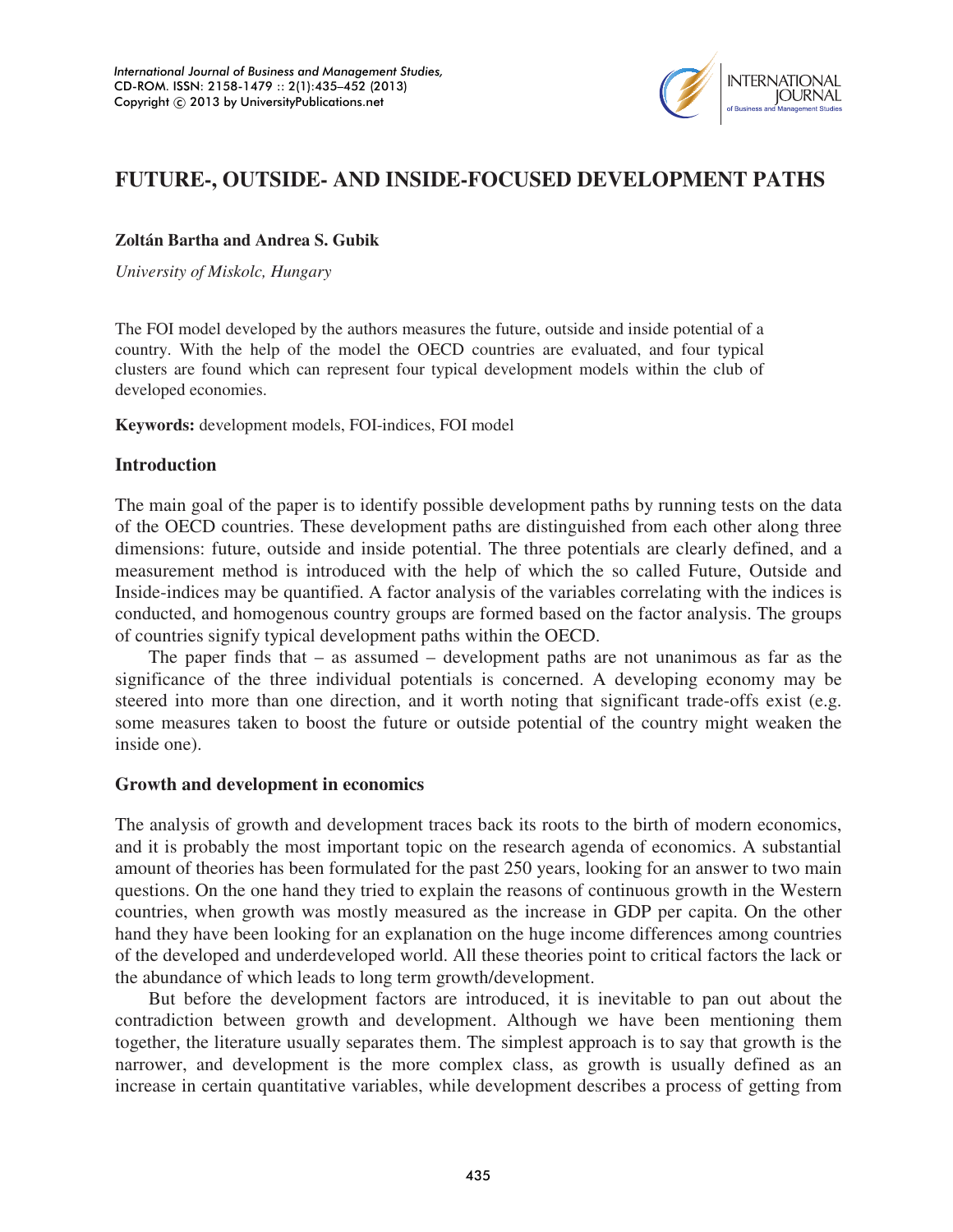a lower level of quality to a higher one (Szentes 2011). As the measurement of the phenomena economics usually deals with is problematic anyway, the most popular, formalised growthmodels ( e.g. Domar 1947, Harrod 1948, Solow 1956, Romer 1986, Lucas 1988) concentrate on the national income or on its per capita version. These models therefore map the problem of growth/development through the quantitative change of a single indicator, so they offer tools to analyse the problem of growth, the narrower category.

It is well known however that implications based on the change of the national income (and its main indicator, the GDP) can be misleading at times. It is debatable whether or not the extraction of certain non-renewable resources (like hydrocarbons), the commercialising of typically non-market activities (like household duties done at home), or the inclusion of the costs of certain public goods (like national defence) increase the wealth and well-being of an economy (a detailed discussion on the topic can be found in van den Bergh 2007). Apart from some obvious methodological issues, the GDP as a final indicator is highly aggregated, and because of the high aggregation level it can veil processes rooted deep in the heart of the society, are crucial to the development – defined in the wider, more complex context. Here are some examples to that:

- as different sectors of the economy have different profit levels, value added and resource intensity, their contribution to the national income and the change in the contribution rate over time is very important (the problem of economic structure);
- changes in the structure of the economy lead to the restructuring of the labour market as well (the problem of employment);
- both as a result of structural and labour market changes, there will be changes to the original and secondary distribution of incomes, which in turn can initiate a whole series of social fluctuations (the problem of income distribution);
- the evolution of the state regulation, and the shift in the quantity and quality of state services (the problem of institutions);
- the processes listed above, and some other phenomena determine the long term economic, social and political sustainability of the economy (the problem of sustainability).

Usually when the topic of economic growth is touched upon, a wider concept is implicitly assumed even if the change in real GDP is used as a method of measurement. Besides a sensible increase in the national income, among the desirable economic developments are included (implicitly or explicitly) such phenomena as the decrease in social inequalities, the changes in the consumption patterns, the creation of a more comfortable environment, the reduction of corruption etc. For this reason, from now on, we will use the more complex approach to development whenever we touch upon issues of growth and/or development paths, factors of growth and/or development, meaning that we interpret development as a combination of two things: growth in the indicators of national income, and the modernising of the socio-economic structures.

## **Theories of development**

Economics has produced a lot of development theories partly because different schools of different eras had different ideas about the rules of the economy, and partly because they could not agree on the basic assumptions of the field either. There is still no general agreement on these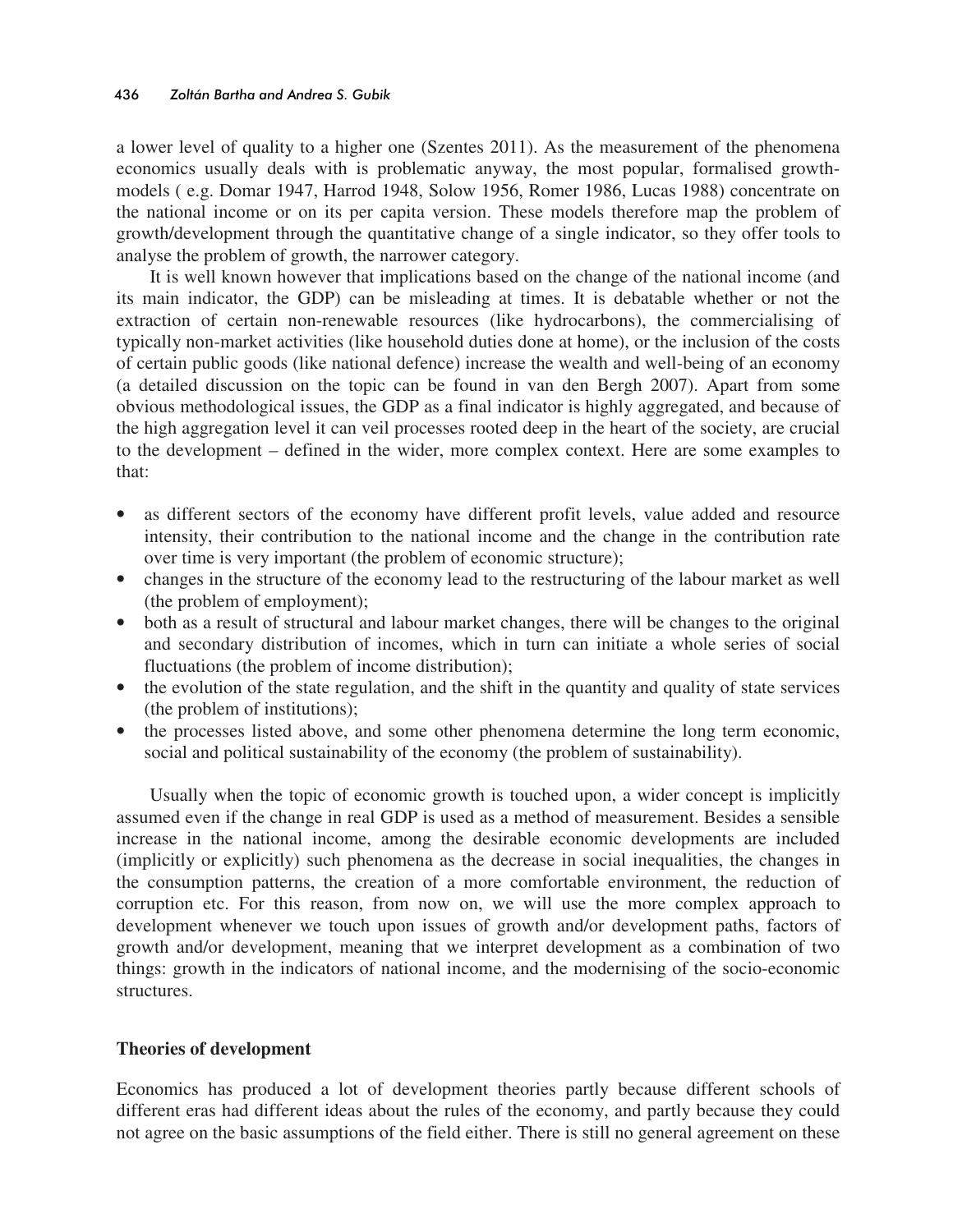basic assumptions, so we shall now continue by presenting the focus areas along which the approaches of the main schools confront each other.

• Limits of the economic model

Economics is a Western discipline. It was born in the most developed parts of Western Europe, and the most influential theories were also developed in the West. As a result of it, the models of economics attempt to describe the functioning of the Western economies. Yet, most schools implicitly assume that the models used are universal, meaning that they are equally as well suited to analyse the Western economies as well as the economy of any other country or region around the world. Classical economics, based on the theory of comparative advantages developed by Ricardo (1817), claimed that free trade, and the strategy of laissez-faire in general, is equally beneficial for all countries, doesn't matter if they are developed or underdeveloped. The followers of the German historical school of economics however did not agree with this assumption. List (1841) was convinced that the classical teachings can only be applied to the most developed economies, while for developing countries other principles, like that of protectionism (in case of List: the protection of infant industries) are much more favourable.

The dominant neoclassical growth theories (exogenous or endogenous) also share the assumption of a universal economic model. The members of the school of new institutional economics (e.g. Williamson 2000) on the other hand like to emphasise the importance of institutions in economic development, and they also show that the institutional structure of countries can be very different.

#### Stages of development

Although the different branches of economics do not agree on the local or universal nature of their models, they tend to share the idea that all economies have to go through the same development stages. The general assumption thus is, that economic development is unilineal, which in other words means that the differences that can be observed among the economies of the world come from the fact that the countries are at different stage of a universal development path. Less developed countries have to go through the same development stages as did the Western ones, and will ultimately get to the stage which characterises the countries of the West. Hence the only difference between developed and underdeveloped economies is the pace at which they proceeded along the same universal path.

Probably the best know unilineal development theory was developed by Rostow (1960), who described five stages: traditional society; preconditions for take-off; take-off; drive to maturity; and the age of high mass consumption. According to Rostow the most important one of these stages is the take-off period, as it forms the confine between traditional and modern societies, and it is characterised by a sudden increase in investments.

Veblen (1919) a main figure of institutional economics on the other hand was against the teleological approach of economics. He suggested instead an evolutionary approach to the study of economic development. The new institutional school also adopted this view, and it established the notion of path dependence in economics (North 1992). A group of individuals holding key economic and political positions in a country can shape the institutional structure according to its interest, creating a sort of path dependent development. Path dependence works against unilineal development, as a slight initial difference in the structure of institutions can lead to completely different structures later on.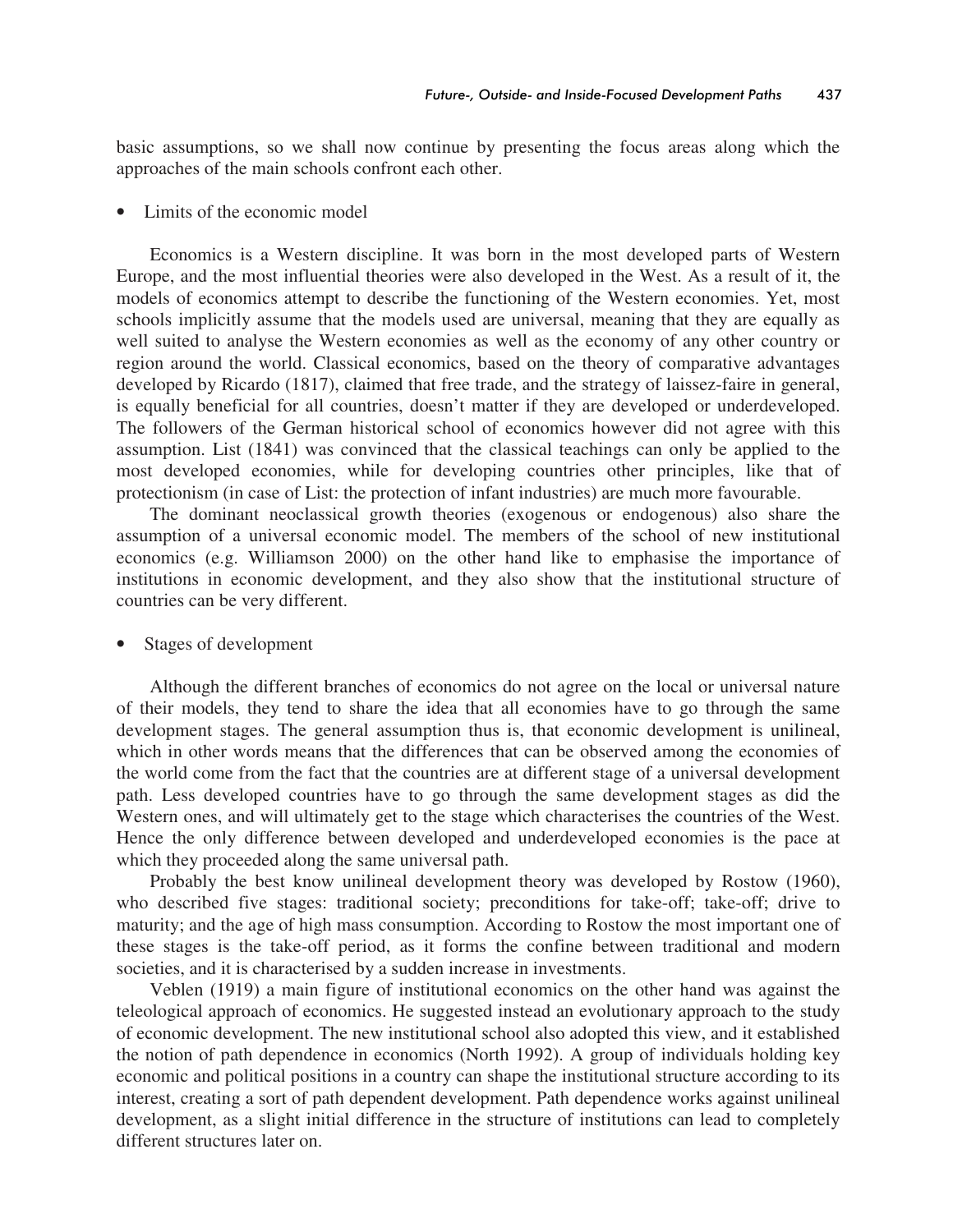#### **Dependency relations**

Economists are also undecided about the role other regions and countries play in the development of an economy. Mainstream theories do not pay attention to such things as national interests or interdependencies. These models concentrate on the decisions of the domestic agents. The outside world is connected to the domestic economy only through the flow of goods and factors of production, but transactions between domestic and foreign agents are treated the same way as are transactions between domestic ones. It is thus a general assumption of the mainstream theory that economies develop independent of each other, almost as if they were in a vacuum.

More heterodox theories tend not to accept the independent development assumption. Although there is no general agreement on the nature of the dependency, it is widely accepted that international economic relations cannot be treated as a simple extension of domestic transactions. Benefits coming from the international division of labour are not split equally among the parties (Grieco 1993), while international regimes established to regulate international relations tend to favour some nations over the others (Keohane 1984). Balogh (1963) points out that the parties involved in international trade are not equal. Many countries have to adapt to the dominant partner, which leads to their cumulative subordination. Myrdal (1957), when discussing the spread and backwash effects of development remarks that dominant economies (e.g. colonisers) can have an interest in preventing the economic modernisation of their partners. By doing so, they can secure export markets for the domestic economies, which in turn leads to one-sided specialisation (Prebisch 1964), an ever declining terms of trade and increasing defencelessness.

#### **Unit of analysis**

When the reasons of long term growth or development are analysed, it may seem natural to choose the countries and national economies as the unit of analysis. And indeed this is the most common approach in economics – although it is not the only one. Wallerstein (1974a) when describes the economic history of the medieval Europe, concludes that modernisation cannot be understood within the national economy framework. He chooses the world-system as the unit of analysis instead, and the division of labour within it is determined by the dependency relations. Dependencies lead to the emergence of a core region, around which the periphery and semiperiphery is built. The level of development thus is largely dependent on the regional position of the country in the core-periphery system.

#### **Factors of development**

Theories of development also differ from each other in the nature of their answers: some of them focus on one or very few factors as the main causes of development/underdevelopment; others include a series of factors in the explanation. The Harrod-Domar model regarded the savings rate and the high level of capital generation as the key to growth; the endogenous model of Romer (1986) was built on the positive externalities coming from research and development; after the rise of the rent seeking theory (Krueger 1974) bad governance became one of the main reasons of underdevelopment in the literature etc. Porter's diamond model (1990) on the other hand combines four quite complex factors; an empirical research by Barro (1998) spanning over 30 years and 100 countries detects seven factors (education level, life expectancy, fertility,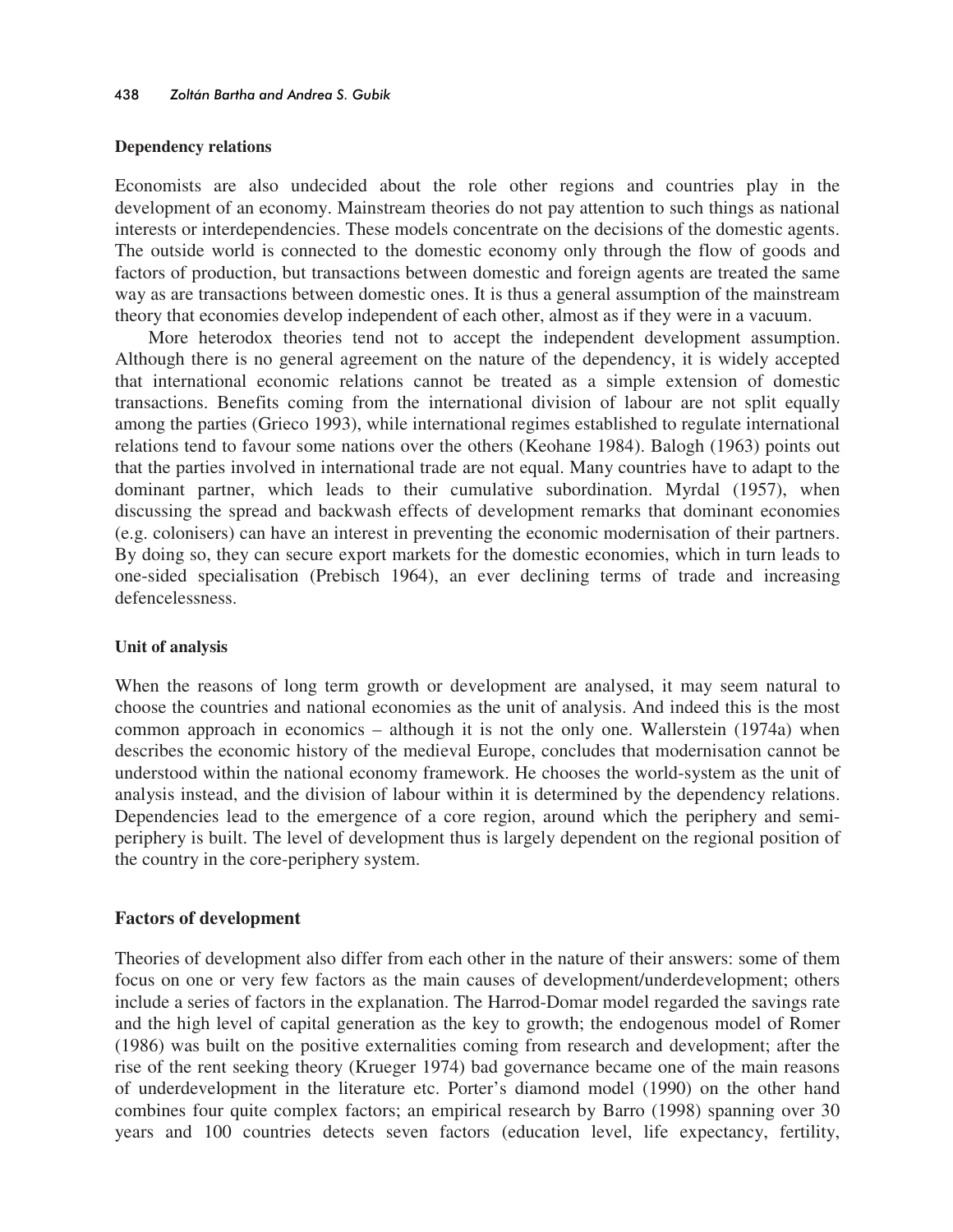government spending, rule of law, inflation and terms of trade) that strongly correlate with the real GDP change rate.

The so called subtraction method is one of the most common ones used to determine the factors of development, extremely when the reasons of underdevelopment are looked at. When comparing developed and underdeveloped countries, it is easy to detect the factors that are present in the rich ones and are missing in the poor ones, so they can be listed as factors that explain the wealth of nations.

The factors of development identified in the economics literature can be categorised along many principles, but the location of factors is probably the most important division line. One camp of economists traces back differences in economic development to reasons that can be found inside the country. They point to factors the presence (e.g. physical or human capital) or the lack (e.g. government failures) of which enables high growth rates. It worth mentioning, that when experts name inside factors as causes of poverty, they do not necessarily mean that the problem of poverty can be resolved internally. For example one of the most commonly mentioned causes of poverty in the literature is the low savings rate, and the usual remedy for that is capital injections coming from abroad.

| <b>Inside factors</b>                                       | <b>Outside factors</b>                                     |
|-------------------------------------------------------------|------------------------------------------------------------|
| Division of labour (Smith)                                  | Free trade – international division of labour (Ricardo)    |
| Savings rate (Harrod-Domar)                                 | Protectionism                                              |
| Abundance-scarcity of capital                               | Defence of infant industries (List)                        |
| Equal-unequal income distribution (Keynes)                  | Equal or unequal trade partners (Balogh)                   |
|                                                             | Pressure to fit to moder patterns (Balogh)                 |
| Drive to innovate (Schumpeter)                              | Unilateral dependency - diversification (Myrdal)           |
| Entrepreneurial behaviour (McClelland)                      | One-sided specialisation (Singer)                          |
| Rigid-flexible social structure (Meier)                     | Immiserizing growth - terms of trade (Bhagwati)            |
| Imported or organically developed social structures (Boeke) | Forced bilateralism (Myrdal)                               |
| Dual-homogeneous economic structures (Meier)                | International wage division- mobility of labour (Emmanuel) |
| Investments into human capital (Marshall)                   | Geographical position – core and periphery (Wallerstein)   |
| Human capital, as a renewable resource (Lucas)              |                                                            |
| Positive externalities of R&D (Romer)                       |                                                            |
| Institutional incentives (North)                            | Investment strategies of multinational companies (Furtado) |
| Path-dependent development                                  |                                                            |
| Governement failure (Tullock)                               | Demonstration effect                                       |
| Rent-seeking (Krueger)                                      |                                                            |
| National diamond (Porter)                                   |                                                            |
| Innovation systems (Freeman)                                |                                                            |
| Rule of law, democracy (Barro)                              |                                                            |

Table 1. Development factors in the economics literature.

Another group of economists finds the causes of underdevelopment in outside factors. Usually these theories take the differences in the development level as given in the world economy, and they assume that these differences lead to asymmetric dependencies. The asymmetric dependencies on the other hand make it very difficult for underdeveloped countries to catch up with the rich world. The lack of convergence may either be explained with intentional obstruction (dominant countries have more say in international affairs, which enables them to secure better positions in the system of international division of labour – Wallerstein 1974b), or with spontaneous economic processes (e.g. the backwash effect described by Myrdal 1957).

The inside-outside distinction among the factors of development plays a crucial role in the model developed during our research. Table 1 sums up the most important factors to be found in the economics literature using this inside-outside distinction.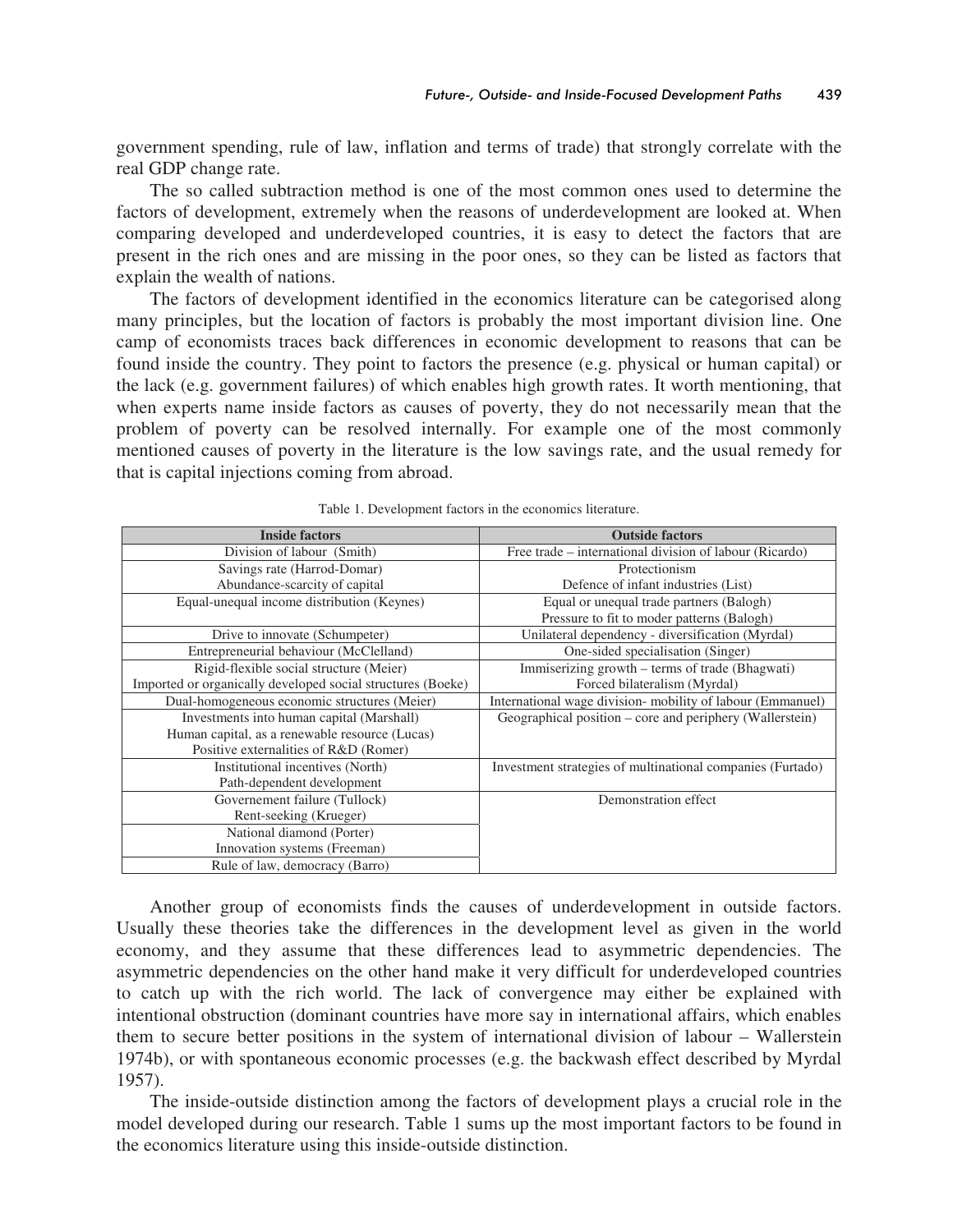## **The FOI model**

To identify the crucial development factors of Hungary, and in order to sketch up potential development paths for the country, we developed the FOI model. The model is primarily based on the factors collected from the literature, but these factors are structured in a unique way which allows us to draw up characteristic development paths that can be clearly separated from each other. We have used the following assumptions when the FOI model was set up:

- The key to development is not a single factor, but rather a combination of many factors. According to our assumption there are several important motors of development; sometimes these factors do influence each other, and it is very difficult to determine, what causes what, still they can be equally important, and they all have to be used to draw up a potential development path for Hungary.
- Among the many factors considered in the model, the so called institutional factors play a primary role. Institutional factors are detected using the hierarchy put forward by Williamson (1998). In fact the model was developed with the aim to stress the importance of institutional factors in development.
- Development can take more than one shape and form. There are several feasible development paths , and Hungary is not constrained to only one of them, but may choose from a (limited) number of such paths. To determine these development paths, the FOI model was used to test the OECD countries.

## **The Concept of the FOI-Indices**

The FOI model offers a new typology of development factors, but it is also capable of structuring these factors along three clear development directions. As shown previously, the inside-outside typology of development factors is a standard part of the literature, the FOI model however is based on a three-dimensional structure. These three are:

- F, i.e. the future potential of a country;
- O, i.e. the outside potential of a country;
- I, i.e. the inside potential of a country.

All three dimensions are complex, composed of a large scale of factors. Yet they can still be clearly distinguished from each other, which is useful because the clear distinction can help in the formulation of distinctive development strategies.

The future potential includes factors that are regarded to be crucial for the sustainability and future competitiveness of the Hungarian economy. As sustainability has become one of the main paradigms of all social sciences, we felt that the inclusion of it as a separate development dimension was inevitable. In our case sustainability translates to ensuring that the typical signs and indicators of a developed country not only characterise the current state of the economy, but also in the relatively distant future. Our initial expectation was that factors describing the production, use and distribution of different human and natural resources would form the base of the future potential.

The outside potential includes factors that are crucial to the current world market position of Hungary. This second dimension can be treated as an equivalent of the outside factors listed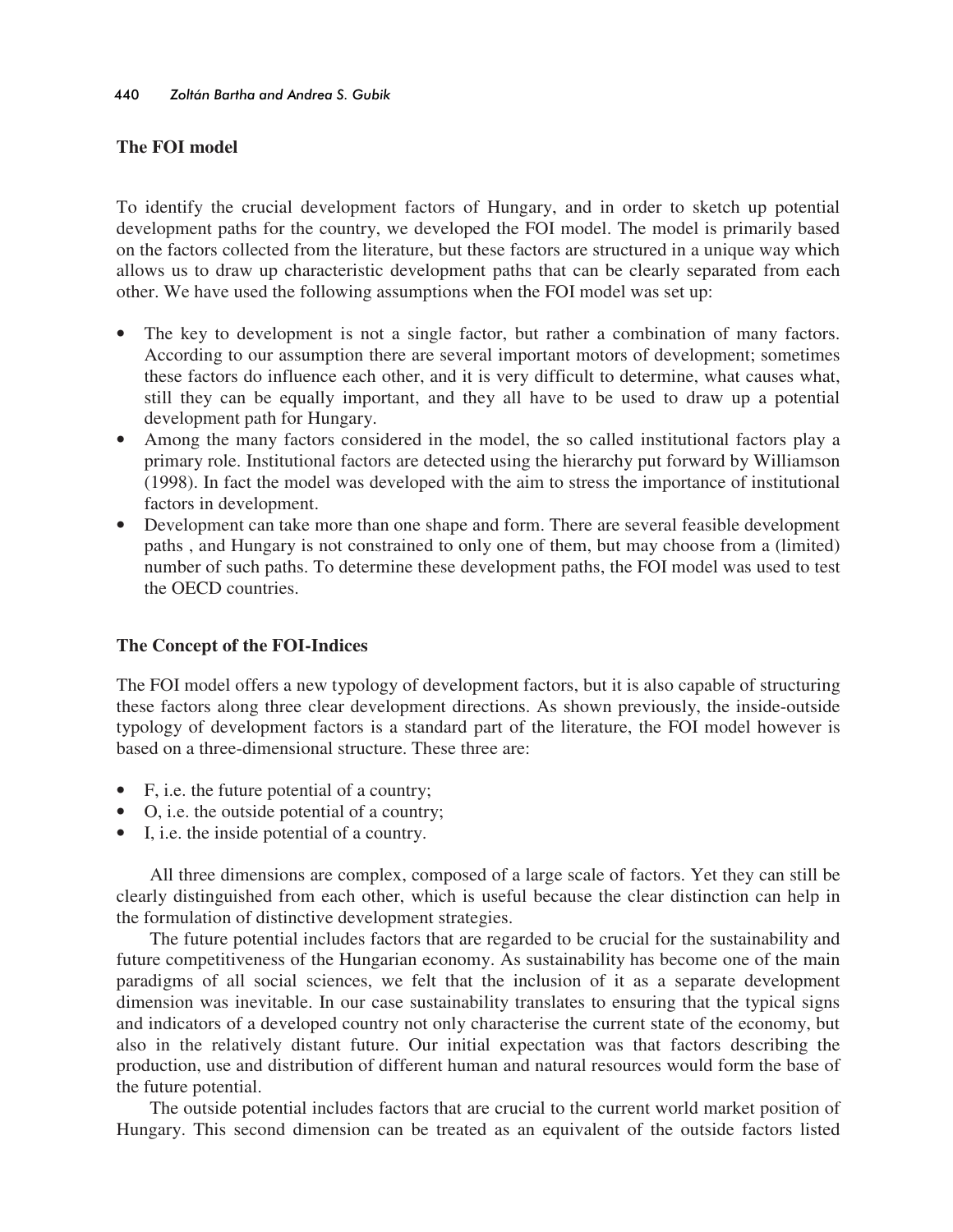based on the literature. Some of the elements of the outside potential may not be influenced from the inside; others, like the conditions affecting the international flow of goods, services and factors of production, are a standard part of economic policy. Typically the areas of influence within the outside potential concern the environment within which larger companies operate, so our initial expectation was to have factors determining the quality of the companies' socioeconomic environment featured in the outside potential.

The inside potential is made up of factors that are regarded to be crucial to the current wellbeing and development of Hungary. Most of the inside factors listed in Table 1 fall into this potential. Countries that offer favourable conditions to local entrepreneurs, and provide a high level of quality of life to their inhabitants, can have a remarkable inside potential. We expected to have the factors influencing the economic well-being, the employment and the socioeconomic and political environment featured highly in the inside potential.

It is not difficult to spot that certain trade-offs exist among the three potentials. Higher wage levels, for example, are absolutely favourable from the perspective of the inside potential, but they can be dangerous for the outside potential of the country. They can also be threatening to the future potential, if the result of a high wage level is overconsumptions. If a country is well endowed with natural resources, that can boost its inside and outside potentials, but the abundance of resources usually leads to high proportions of waste, which again harms the future potential. The three potentials were drafted with these trade-offs in mind.

To measure the future, outside and inside potential of a country, the FOI-indices were developed. The FOI-indices bear some resemblance to major indices measuring competitiveness, like the World Competitiveness Index (published by IMD), or the Global Competitiveness Index (compiled by the World Economic Forum), but there are some significant differences as well:

- WCI and GCI both follow a thematic structure (creating homogenous groups like education, health care, financial sector etc.), while the FOI-indices only distinguishes three fairly heterogeneous potentials (indicators of education, government sector, entrepreneurship etc. can all be included in one of the potentials).
- Just as the GCI and WCI, our indices are also partly based on hard data and partly on expert estimates. The role of experts in the compilation of the FOI-indices is rather special though, as they were used to sort out the different development factors among the three potentials.
- The FOI-indices are made up of a lot less factors, which helps us in avoiding multicollinearity among the influencing variables.
- Our approach is focused on Hungary, and was developed with the aim to identify typical development paths, while WCI and GCI are compiled with a global approach in mind.

#### **Methodology**

The FOI-indices were compiled in a multi-step process. The relevant literature was processed as a first step, leading us to a list of development factors that can influence Hungary's development potential (see Table 1).

The development factors were operationalized in the second step. During a brainstorming session a list of 50 indicators was compiled with the help of experts. These 50 indicators were to measure the relevant development factors, and they were all included in a questionnaire.

During the third step experts were asked to rank all 50 indicators on a 1-7 scale (1=not relevant at all; 7=is of highest significance). Every indicator received three separate scores: one for future potential, one for outside potential and one for inside potential. The respondents had to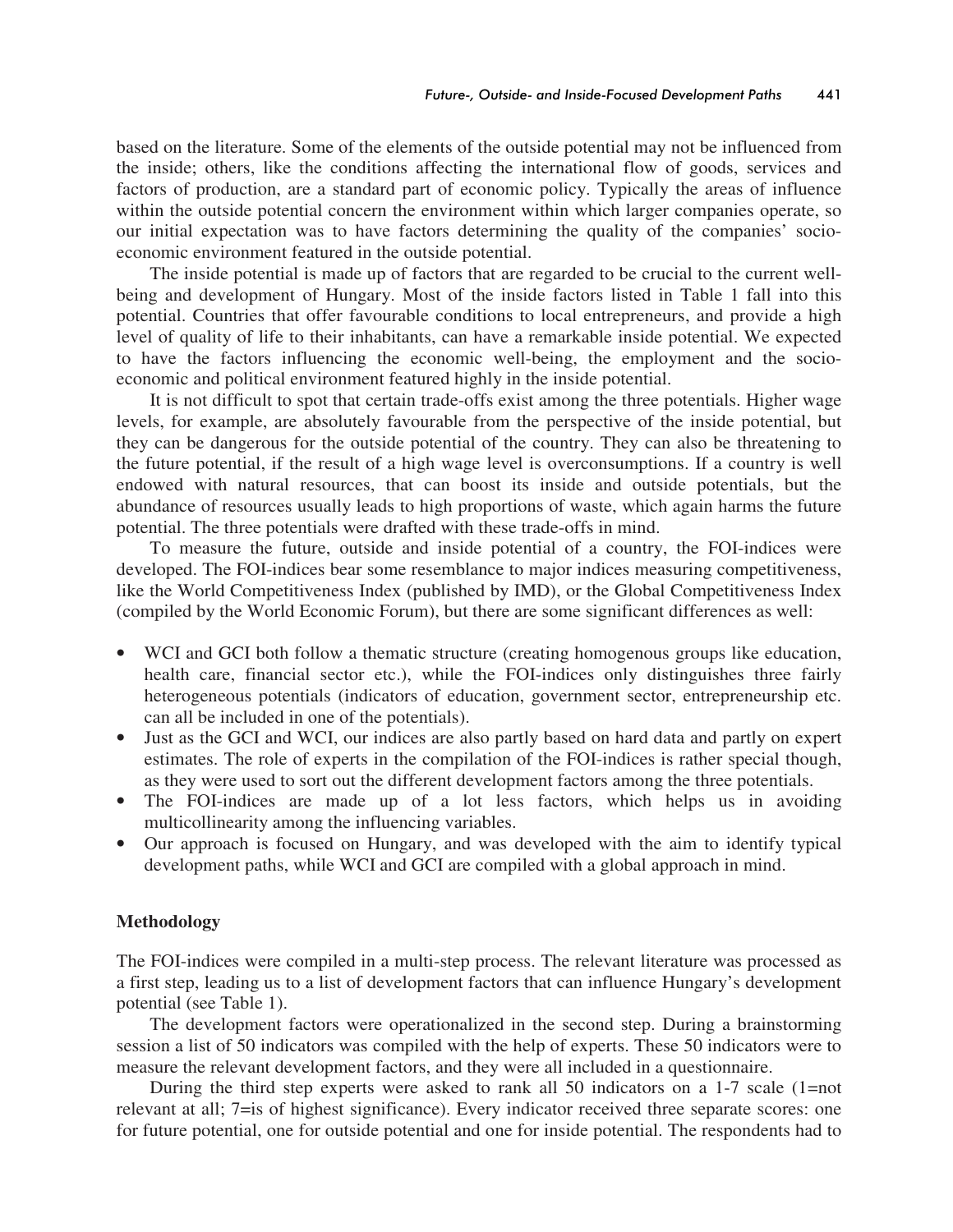give a high score to an indicator, if they believed it greatly contributed to the sustainability and future competitiveness (F potential), current world market position (O potential) or current wellbeing (I potential) of Hungary. The questionnaire was filled by 28 experts.

The processing of the questionnaires was the fourth step. Every indicator was put into the group (of three: F, O and I potential) where it scored highest, meaning that an indicator could only be part of one of the potentials. In order to eliminate some of the unimportant factors (which received low scores in all three dimensions), we disregarded everything that had a score below average. The final transformation lead us to 26 factors: 11 of them influences the future potential, 10 the inside one, and 5 the outside one.



Figure 1. The scores of the 50 indicators put on the questionnaires.

Factors of the future potential:

- Social responsibility
- Industrial disputes
- Energy infrastructure
- Total public expenditure on education per capita
- Ageing of society
- Renewable energies
- Healthy life expectancy
- Ecological footprint
- Total expenditure on R&D per capita
- Total R&D personnel nationwide per capita
- Educational assessment / Mathematics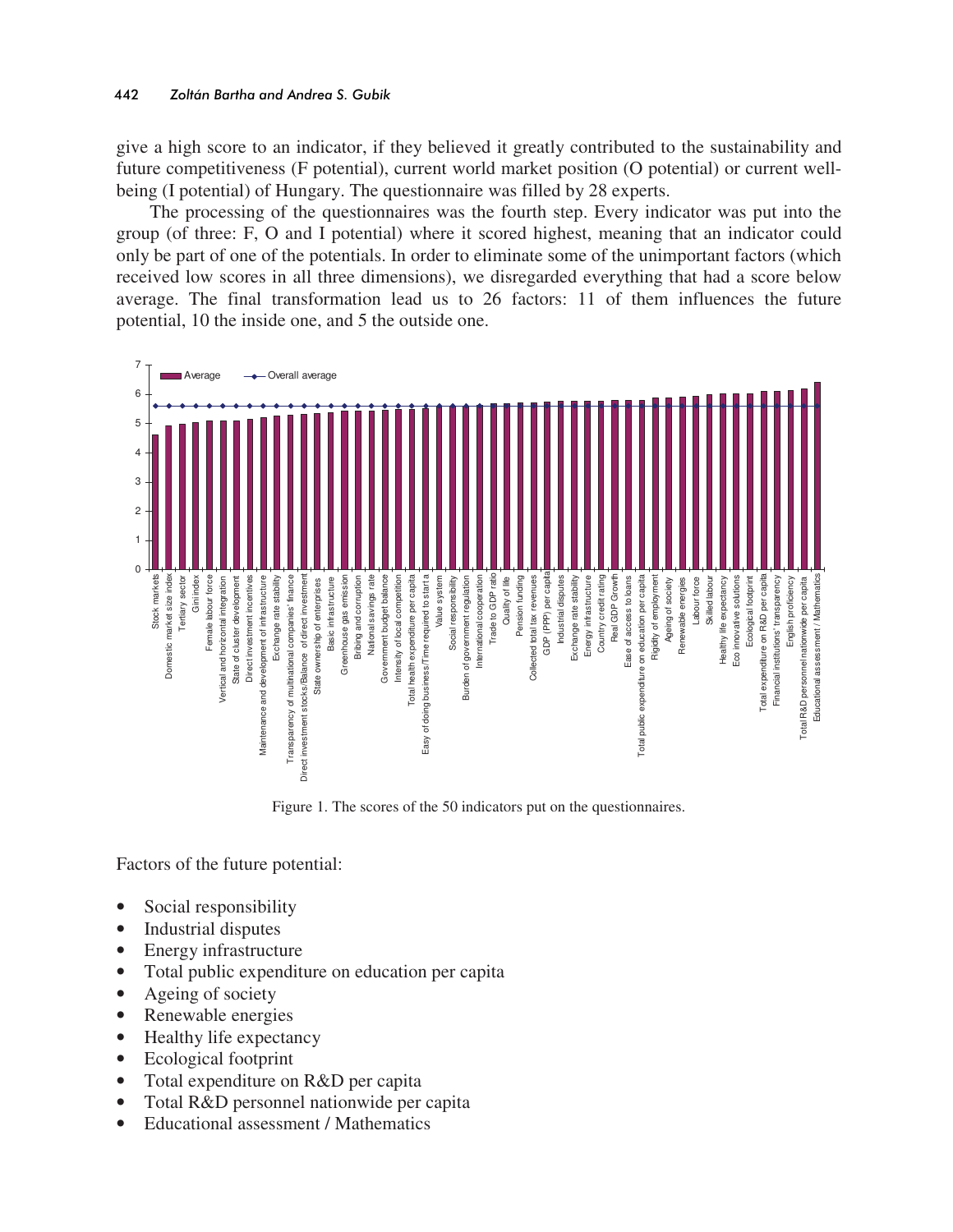Factors of the outside potential:

- Trade to GDP ratio
- Country credit rating
- Exchange rate stability
- Financial institutions' transparency
- English proficiency

Factors of the inside potential:

- Burden of government regulation
- Quality of life
- Collected total tax revenues
- Pension funding
- GDP (PPP) per capita
- Real GDP Growth
- Ease of access to loans
- Rigidity of employment
- Labour force
- Skilled labour

The next task was to quantify the newly established future, outside and inside potentials. Hence the F, O and I-indices were calculated, which are basically quantified as the average of the standardised value of those components that were found to have a strong influence on one of the potentials of Hungary after the evaluation of the questionnaires. As the OECD countries were selected as the base of the research, the indicators used to measure the potentials were collected for the 34 member states, and the value of them were standardised to a 1-7 scale using the formula below:

 $6*(indicate value - sample maximum)/(sample maximum - sample minimum) + 1$ 

In case of indicators where the higher value represents a worse outcome the above formula leads to misleading results, an other formula had to be used therefore:

 $-6$ \*(indicator value – sample maximum)/(sample maximum – sample minimum) + 7

After converting the original values to the 1-7 scale, the F, O and I-index may be calculated as the average of the standardised values. A high index value is a sign of a country's high potential in that given area.

Once the value of all the FOI-indices was calculated, we checked for a variety of variables that were not include in the core components (so their value did not have an effect on the value of the indices), but correlated significantly with them. These additional variables were assigned to one of the indices; namely to the one that produced the highest linear correlation coefficient with a given variable. With these additional factors a factor analysis was conducted for each of the three indices, which shed light on valuable below the surface relationships.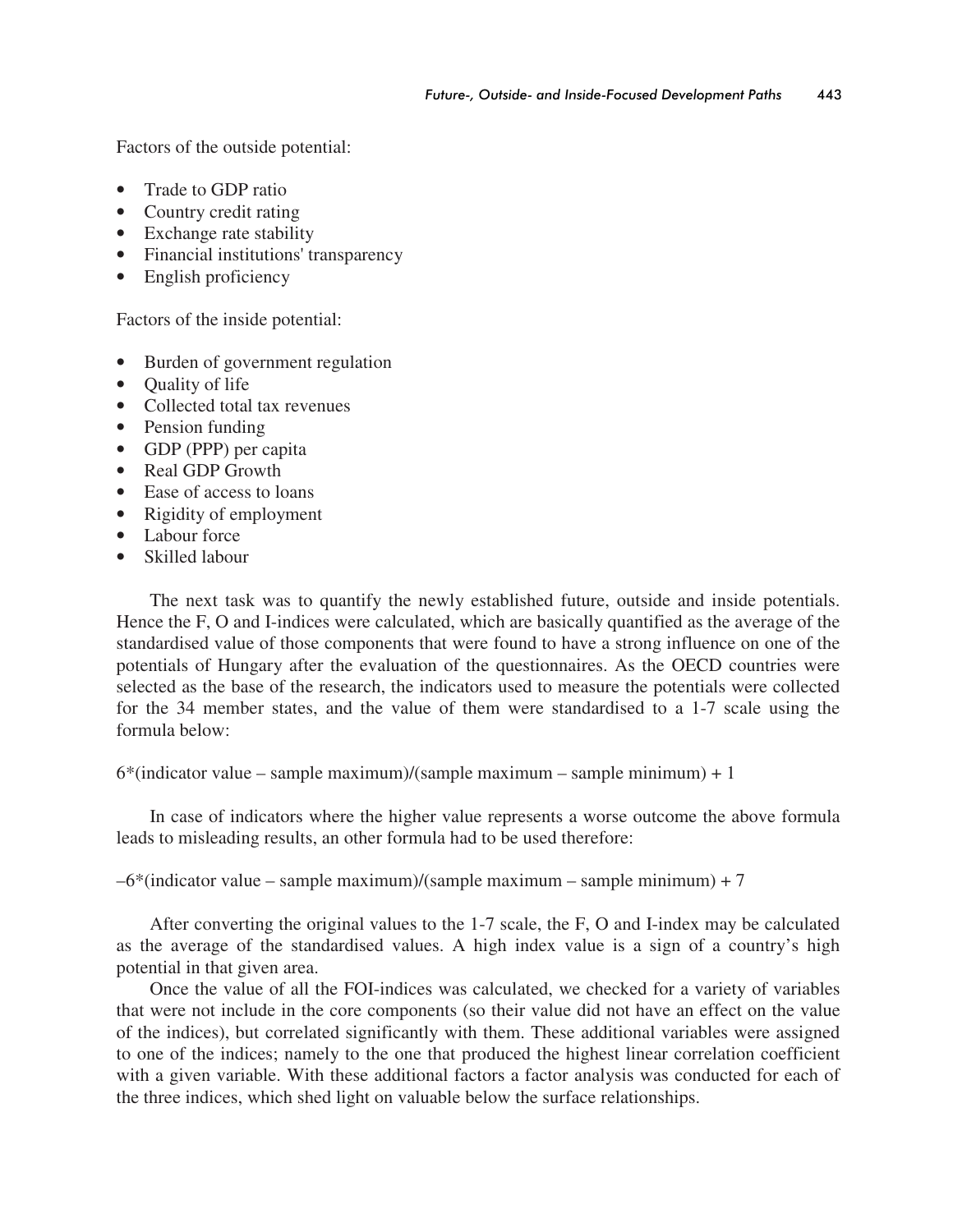| <b>Country</b>  | <b>F-index</b> | O-index | I-index |
|-----------------|----------------|---------|---------|
| Australia       | 4,20           | 5,32    | 4,35    |
| Austria         | 4,70           | 5,41    | 4,05    |
| Belgium         | 3,90           | 5,56    | 3,47    |
| Canada          | 3,90           | 5,41    | 4,50    |
| Chile           | 3,80           | 5,03    | 4,13    |
| Czech Republic  | 3,10           | 4,97    | 3,57    |
| Denmark         | 4,80           | 5,77    | 4,30    |
| Estonia         | 3,00           | 4,94    | 3,08    |
| Finland         | 5,00           | 5,72    | 4,02    |
| France          | 4,40           | 4,46    | 3,04    |
| Germany         | 4,30           | 5,26    | 3,73    |
| Greece          | 2,90           | 3,66    | 2,50    |
| Hungary         | 2,90           | 4,56    | 2,55    |
| Iceland         | 5,90           | 2,33    | 4,42    |
| Ireland         | 3,90           | 4,17    | 3,91    |
| Israel          | 3,60           | 4,89    | 4,13    |
| Italy           | 3,50           | 3,82    | 2,66    |
| Japan           | 4,80           | 3,68    | 4,01    |
| Korea           | 4,00           | 4,26    | 3,33    |
| Luxembourg      | 5,30           | 6,56    | 4,45    |
| Mexico          | 2,70           | 3,98    | 2,85    |
| Netherlands     | 4,40           | 5,54    | 3,83    |
| New Zealand     | 4,20           | 4,52    | 4,00    |
| Norway          | 5,20           | 5,70    | 4,13    |
| Poland          | 2,90           | 4,42    | 3,07    |
| Portugal        | 3,50           | 4,33    | 2,91    |
| Slovak Republic | 3,00           | 4,82    | 3,25    |
| Slovenia        | 3,40           | 5,08    | 2,70    |
| Spain           | 3,40           | 4,23    | 2,99    |
| Sweden          | 5,10           | 5,22    | 4,13    |
| Switzerland     | 5,40           | 5,37    | 4,89    |
| Turkey          | 3,30           | 3,63    | 3,14    |
| United Kingdom  | 3,90           | 4,35    | 3,60    |
| <b>USA</b>      | 3,80           | 4,27    | 4,47    |

|  | Table 2. FOI-indices of the OECD members. |  |
|--|-------------------------------------------|--|
|  |                                           |  |

## **Factor analysis of the FOI-indices**

The factor analysis was done with SPSS 19. The method makes it possible to reveal background relationships among a large number of variables. Factor analysis offers double advantages: important influencing factors can be discovered with it, and the number of observed variables can be decreased significantly as well.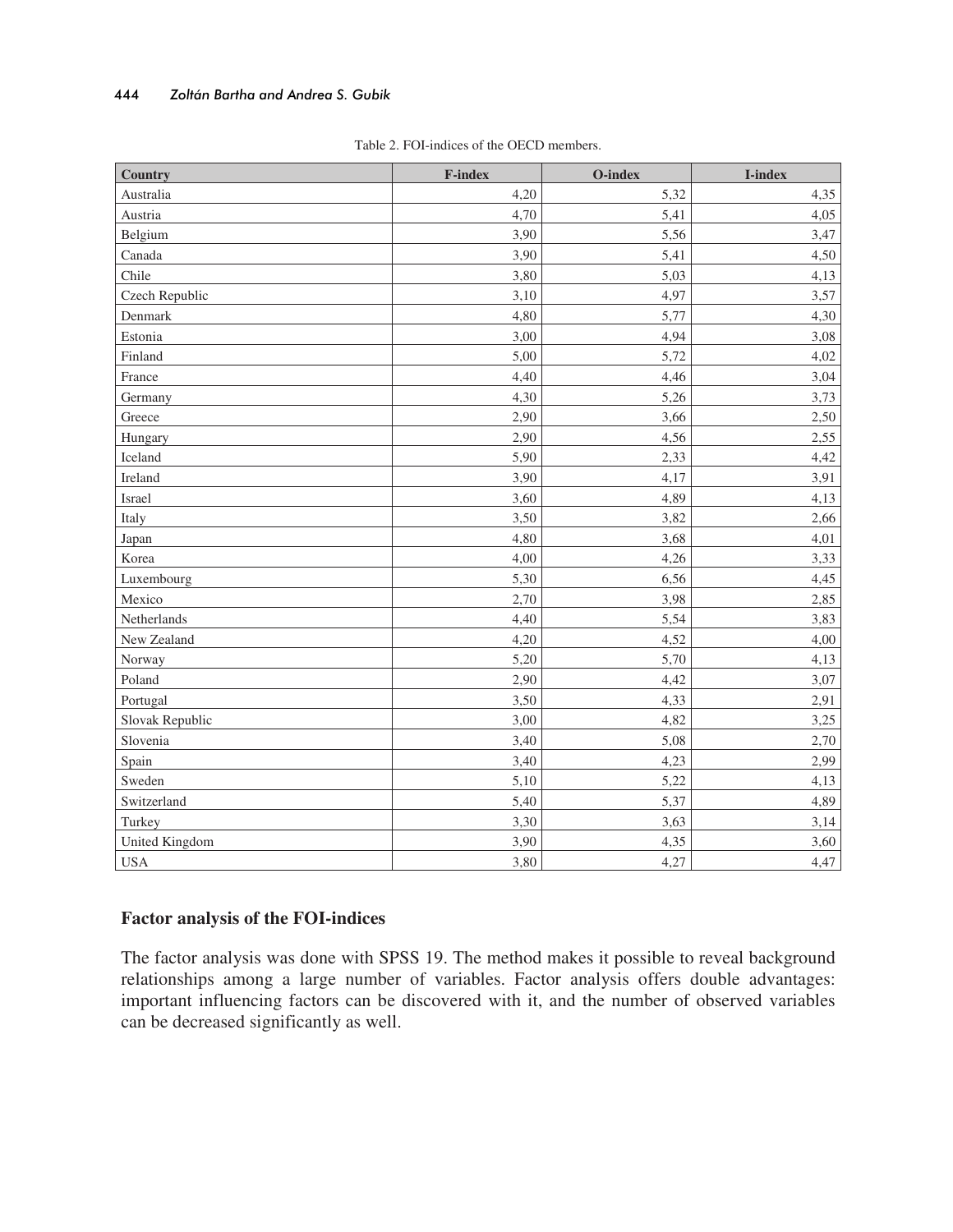## **Factors of the F-index**

We were able to establish three main groups of indicators that showed a significant correlation with the index of the future potential of the OECD countries<sup>1</sup>. They were labelled as Human capital, Accountable corporations and Quality of the education system. The three factors retain 83.897 per cent of the information content of all the indicators involved, and they overall explain 76.4 per cent of the OECD countries' F-index values.

The Human capital factor is a combination of indicators measuring the education and health sectors, and the productivity. The Accountable corporations factor combines such factors as the ethical and social responsibility of organisations, the credibility of managers, and so it represents the social, ethical and environmental considerations of businesses. The third factor, Quality of education system shows the returns on efforts made in the education system.

## *1 st factor: Human capital*

- Labour productivity (PPP)
- Overall productivity (PPP)
- Total health expenditure per capita
- Total public expenditure on education per capita
- Healthy life expectancy
- Total expenditure on R&D per capita

#### *2 nd factor: Accountable corporations*

- Ethical practices
- Social responsibility
- Credibility of managers

## *3 rd factor: Quality of the education system*

- Educational assessment / Mathematics
- Educational assessment / Sciences
- Science in schools
- Educational system

## **Factors of the O-index**

<u> Andreas Andrew Maria (1989)</u>

Two factors were found with the factor analysis of the O-index (KMO value is 0.803, the explained proportion is 73.7 per cent), namely National goodwill and Investment conditions. The two factors explain 61.3 per cent of the OECD countries' O-index values. The main distinction between the two factors is the time frame within which their indicators may be influenced by the decision maker. The Investment conditions factor includes variables that can be influenced

 $^{\rm 1}$  The Kaiser-Meyer-Olkin (KMO) value helps us in telling to what extent are the chosen variables suited for a factor analysis. In this case the KMO has a value of 0.823, indicating that the variables involved in the analysis are very much suited for this method. Principal component analysis and Varimax rotation was used during the analysis.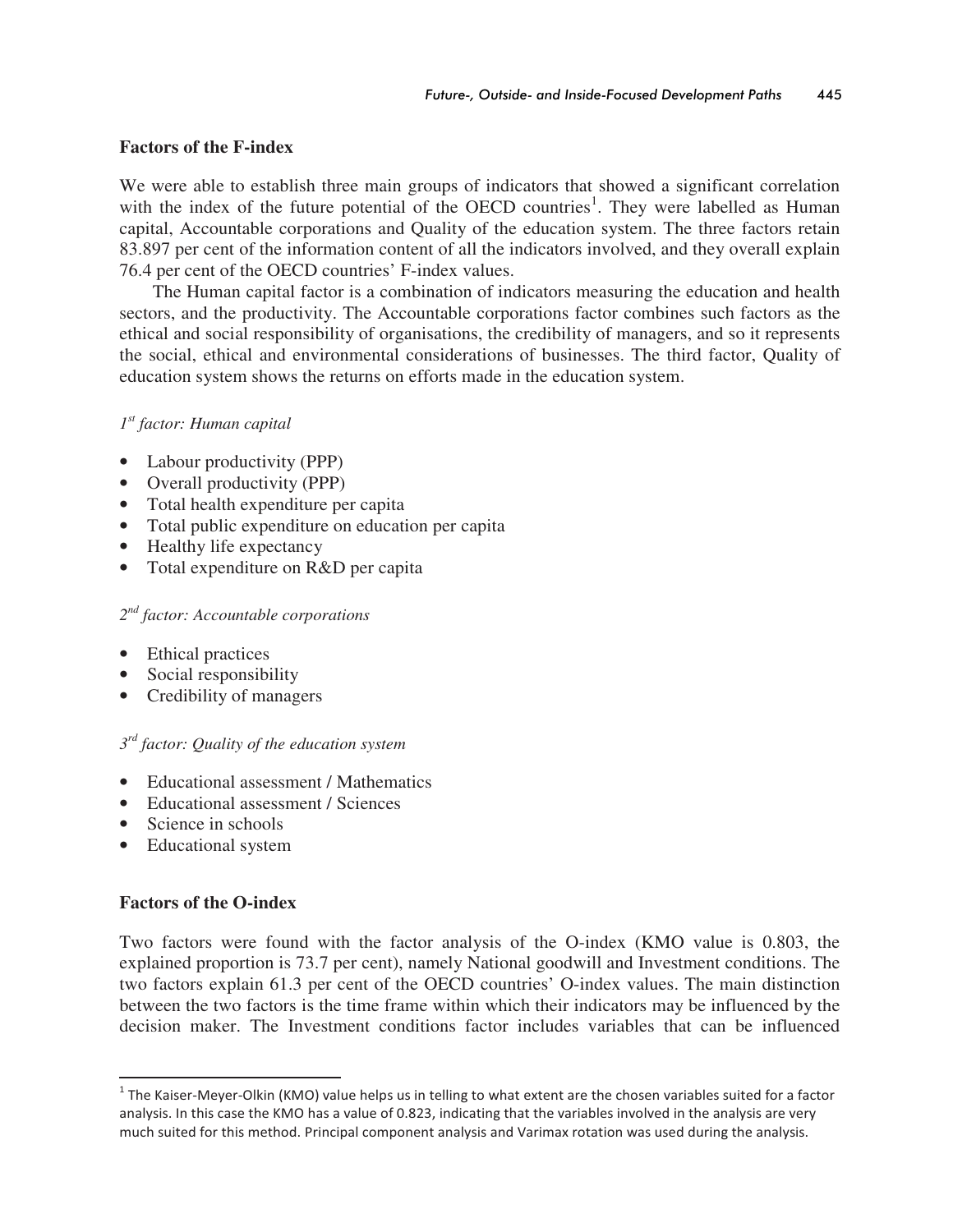relatively easily, even over the short term; the National goodwill on the other hand may only be changed over the very long term.

*1 st factor: National goodwill* 

- Parallel economy
- Investment risk
- Image abroad
- Country credit rating
- Brain drain
- Risk of political instability

*2 nd factor: Investment conditions* 

- Foreign investors
- Exchange rate stability
- Capital markets
- Investment incentives
- State ownership of enterprises

## **Factors of the I-index**

Variables having a significant correlation with the I-index can be separated into three factors (KMO=0.791; explained proportion 73.408 per cent). These factors were labelled as Business competitiveness, Government intervention and Availability of resources. They overall explain 81.7 per cent of the OECD countries' I-index values.

The Business competitiveness factor measures the microeconomic position of all businesses (small- and medium-sized enterprises and large corporations) along such dimensions as productivity, efficiency and R&D&I. The other two factors describe the macroeconomic environment of the businesses, where the Government interventions consist of the regulation part and the Availability of resources the allocation part.

## *1 st factor: Business competitiveness*

- Innovative capacity
- Productivity of companies
- Small and medium-size enterprises
- Information technology

## *2 nd factor: Government intervention*

- Subsidies
- Finance and banking regulation
- Protectionism
- Legal and regulatory framework
- Ease of doing business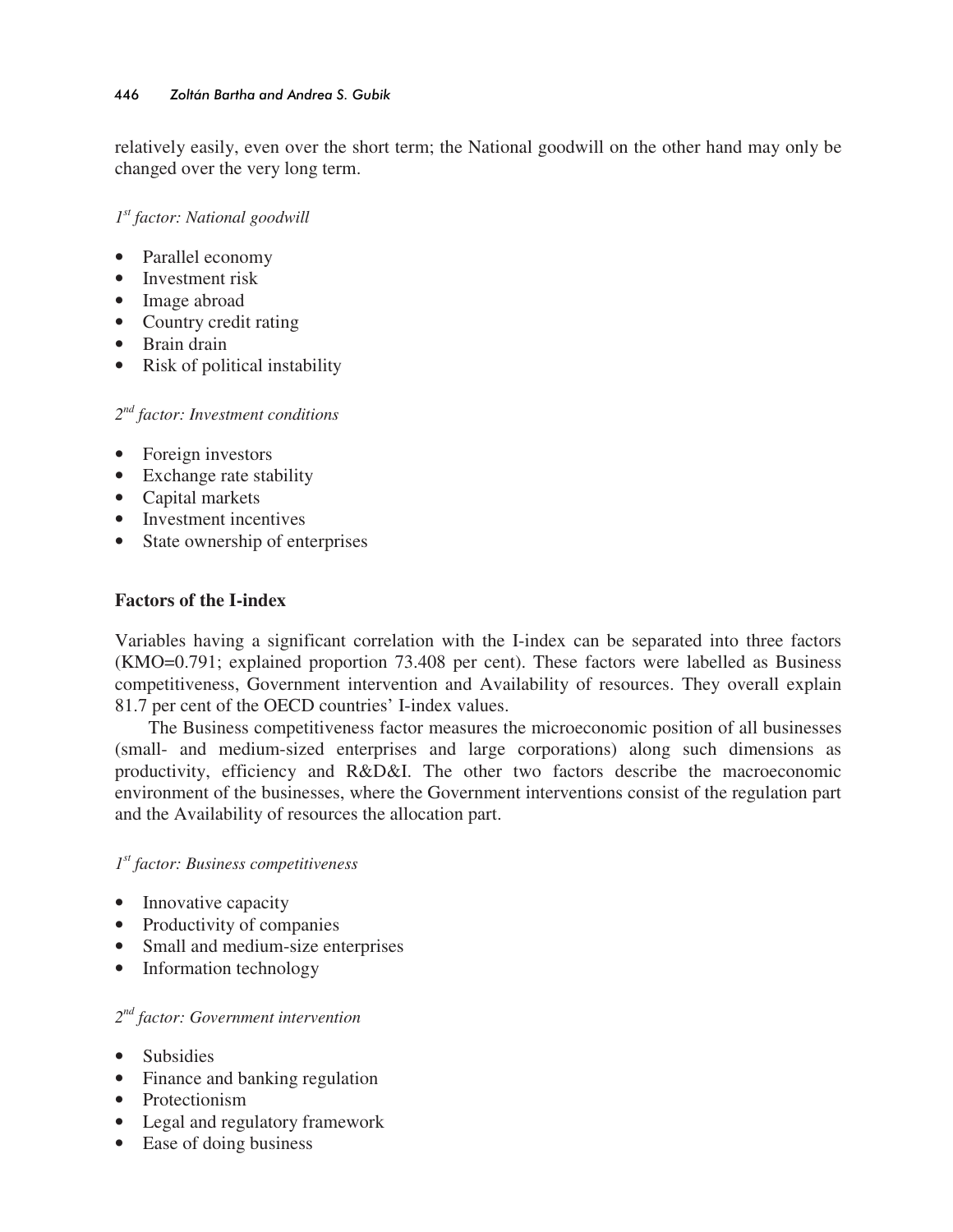## • Bureaucracy

*3 rd factor: Availability of resources* 

- Labour force
- Total primary energy supply per capita
- Burden of government regulation
- Employment rate
- Gross domestic savings

## **Clusters of OECD countries**

The FOI-indices and the factors determined during the factor analysis were used to identify typical clusters within the OECD countries. These artificial clusters were created based on the values of the F, O , and I-index, with the so called half-scale method. As the indices can have a value between 1 and 7, 4 is the mid-value. So all three indices were split into two groups: the values between 1 and 4 went into the group labelled as "low"; while the values above 4 were labelled as "high". Eight clusters could be set up with this method, shown in Table 3.

| Cluster code | <b>F-index</b> | O-index | I-index |
|--------------|----------------|---------|---------|
|              |                |         |         |
|              |                |         |         |
|              |                |         |         |
|              |                |         |         |
|              |                |         |         |
|              |                |         |         |
|              |                |         |         |
|              |                |         |         |

Table 3. Half-scale clusters of OECD countries.

1=index value between 1 and 4; 2=index value above 4

Theoretically all 8 clusters could represent feasible combinations, but most of the 34 OECD members fall into 4 groups. The distribution is shown in Table 4.

Table 4. OECD clusters based on the half-scale method.

| Code | Country                                                                                                      |
|------|--------------------------------------------------------------------------------------------------------------|
|      | Greece, Italy, Mexico, Portugal, Turkey                                                                      |
| 3    | Chile, Czech Republic, Estonia, Hungary, Israel, Poland, Slovakia, Slovenia, Spain                           |
|      | United Kingdom                                                                                               |
| 6    | <b>Iceland</b>                                                                                               |
|      | Belgium, France, Netherlands, Ireland, South Korea, New Zealand                                              |
| 8    | Australia, Austria, Canada, Denmark, Finland, Germany, Japan, Luxemburg, Norway, Sweden, Switzerland, United |
|      | <b>States</b>                                                                                                |

The factor analysis presented earlier in the paper helps us in finding the main features of the four clusters consisting more than one country. These features will characterise the development model of those countries, which were put into group nr. 1, 3, 7 and 8 respectively.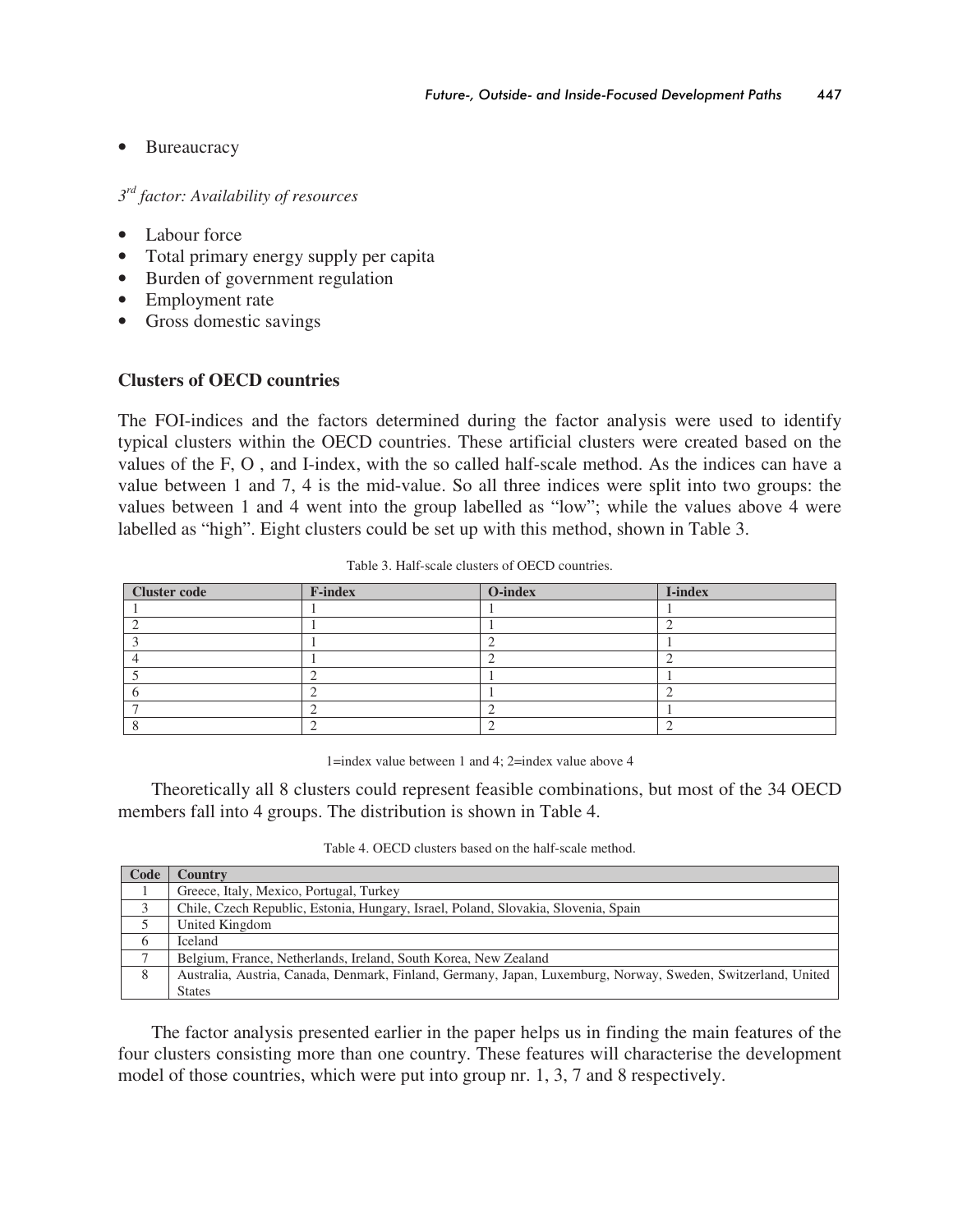#### *Cluster nr. 1: Outdated model with traditional structure*

The countries of the first cluster (Greece, Italy, Mexico, Portugal and Turkey) performed below average in all three potentials. Their handicap is largest in the Accountable corporations factor of the F-index, which represents the social, ethical and environmental considerations of businesses. They have the lowest score in the National goodwill factor of the O-index as well. As far as the I-index is concerned, cluster nr. 1 has the lowest average score in the Business competitiveness and the Availability of resources factor, while the factor average for the Government intervention is also negative (but not the worst among the clusters).

Cluster nr. 1 can hardly offer a development model for Hungary. The Index scores are very low for all three dimensions, that is why it is called the outdated model of development.

#### *Cluster nr. 3: The dual model*

The countries of the 3<sup>rd</sup> cluster (Chile, Czech Republic, Estonia, Hungary, Israel, Poland, Slovakia, Slovenia and Spain) have a 2 in the outside potential, so they have an above the average outside potential. Looking at the factors it becomes clear that the high outside potential is the result of very favourable Investment conditions, where they excel compared to the other countries. The top notch Investment conditions are enabled by liberalised FDI regulations, exchange rate stability, accessible capital markets and investment incentives-oriented economic policies. Interestingly enough the National goodwill of these countries is lower than average. They also perform poorly in two factors of the F-index (Quality of the education system and Human capital), while they barely fall behind the average in the Accountable corporations factor. As far as the I-index is concerned, cluster 3 is slightly above the average in Government intervention, but the other two factors show a poor performance yet again.

After a careful inspection of the factor structure of the cluster, one can easily spot the clear focus on outside resources. These countries provide favourable investment conditions to the world market-oriented firms, and there is a shift towards more liberalised regulations in their economic policy strategies. As a result of this, their economies show the signs of the classical dualism: an efficient, outside-oriented, foreign resources-based sector coexists together with the traditional sectors that are not so efficient, are at least partly insulated from the more efficient ones, and are mostly based on domestic resources. The main strategy of the dual model therefore is to change the traditional structure of the economy through a deliberate focus on the attraction of foreign capital.

#### *Cluster nr. 7: Large corporation-based, bureaucratic model*

The countries of cluster nr. 7 (Belgium, France, Netherlands, Ireland, South Korea and New Zealand) were defined as having high F and O-index values, and low I potential. But he high Findex comes in fact from an outstandingly good Accountable corporations factor value; the other two factor values are around the average. Although the O-index is also above the OECD average, the cluster does not stand out so strikingly in the outside potential as it does in the future one. The group scores above the average in the Business competitiveness factor of the inside potential, but falls below the average in the other two, Government intervention and Availability of resources.

The name of the model – large corporation-based/bureaucratic – comes from the observation that on the one hand these countries seem to excel in factors measuring the strength of businesses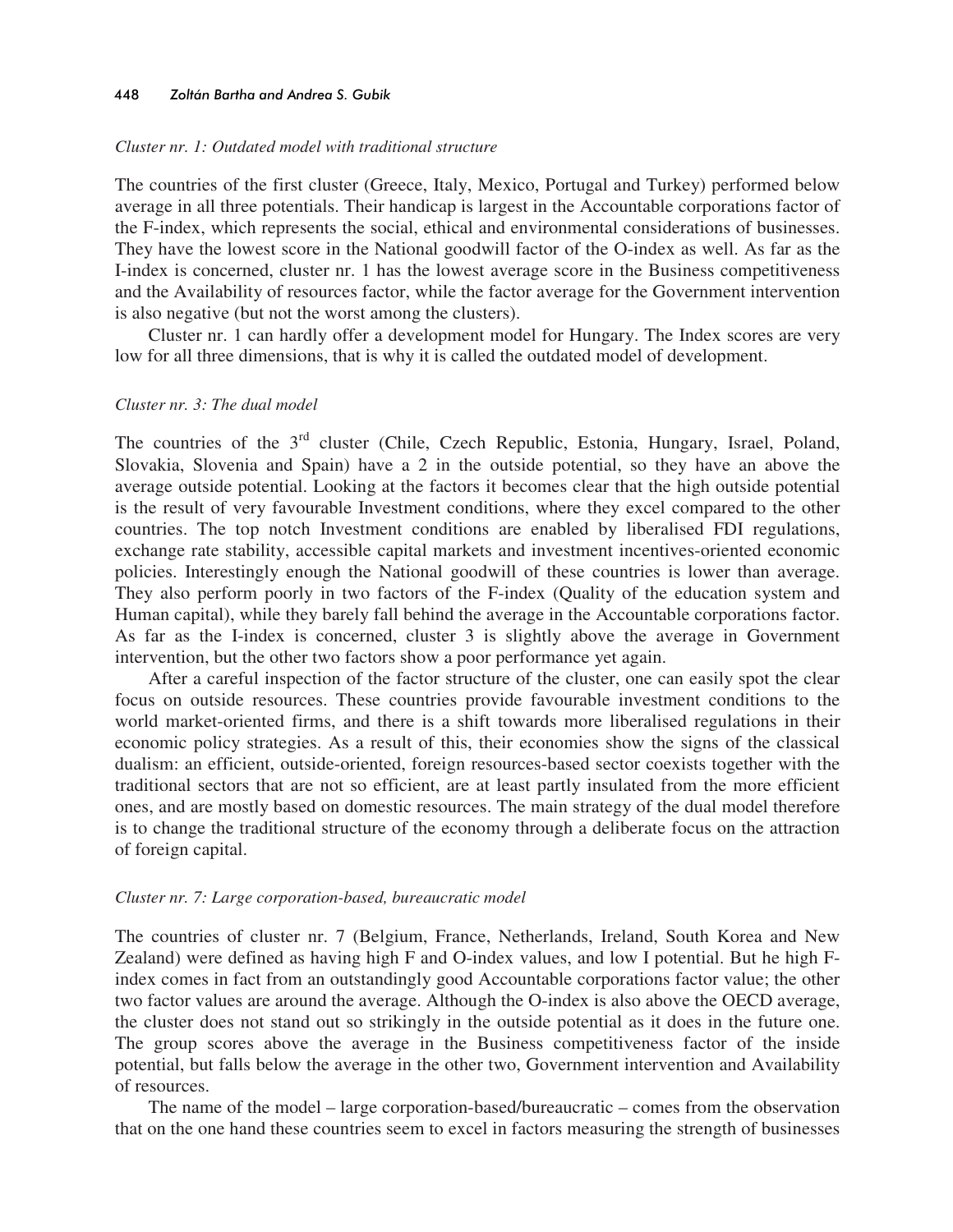(outstanding score if Accountable corporations, above the average one in Business competitiveness). The factor scores measuring the efficiency of the state sector on the other hand tend to be below average (the Government intervention and the Availability of resources are both below it, the Quality of education system just hits the average), which suggests a protectioniststatist approach from the government.

#### *Cluster nr. 8: Human capital or knowledge-based model*

The countries of the final cluster (Australia, Austria, Canada, Denmark, Finland, Germany, Japan, Luxemburg, Norway, Sweden, Switzerland and the United States) have outstanding scores in the F-index, especially in its Quality of education system and Human capital factors. They also score well above the average in the two factors of the O-index, and produce the best average in the National goodwill. Their performance in the three factors of the I-index is also very good.



Figure 2. Clusters of European OECD members.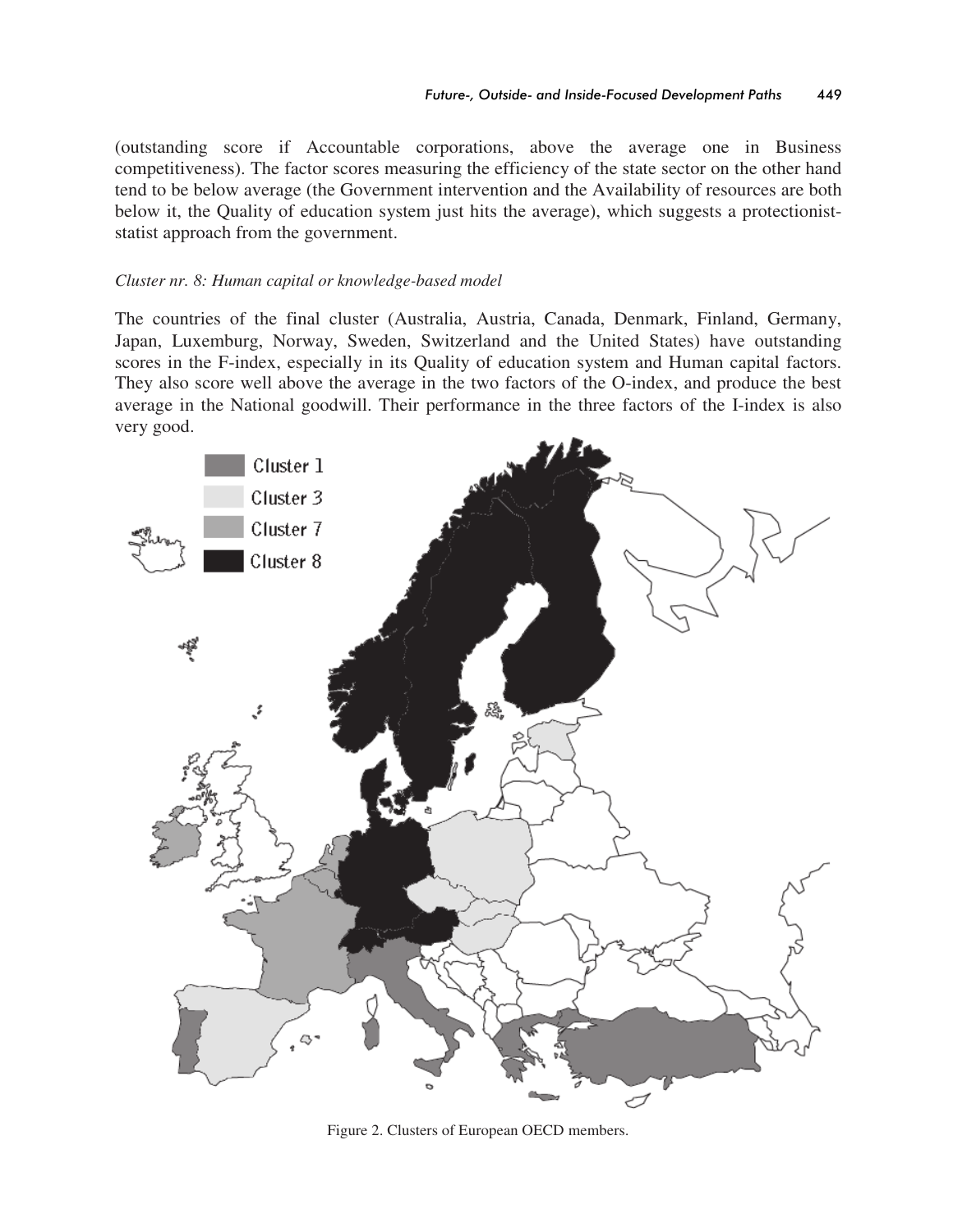Without any doubt, cluster nr. 8 stands out from the rest of the OECD countries. There is not a single factor where they would score below the average, and they have the best average scores in many areas. The strength in human capital was chosen as the main feature of the cluster, as this is the area where its superiority to the other groups is most striking. While cluster 8 has the best scores in the Human capital and Quality of the education system factors, cluster 3 is weak in this field, and cluster 7 is around the average.

#### **Conclusion**

The paper was built on five main actions:

- identifying the growth-development factors in the economics literature;
- developing the concept of the FOI model by defining the future, outside and inside potentials;
- operationalizing the growth-development factors, and splitting them among the three potentials;
- calculating the F, O and I-indices that measure the future, outside and inside potentials;
- identifying typical groups among OECD countries with the help of the FOI indices.

Using the FOI model we were able to detect four typical groups among OECD countries. Three of these (the dual model, the corporation-bureaucratic oriented model and the human capital oriented, knowledge based model) can represent viable development paths for an emerging economy. The dual model describes a strategy based on the attraction of foreign resources; the corporate-bureaucratic model represents a defensive strategy based on the creation of domestic safe havens; while the knowledge based model leads to an offensive, world market oriented strategy.

The initial assumption of the paper was that most countries will have the option to choose from more than one possible development paths. The findings presented in the paper make it clear that the choice can only be a long term one. The preconditions that make the knowledgebased model a feasible strategy, for example, are hard to establish, and they take a lot of time develop even after the choice on the level of economic policy was already made.

#### **References**

- 1. Balogh, T. (1963): Unequal Partners 1-2. Blackwell, Oxford.
- 2. Barro, J.B. (1998): Determinants of Economic Growth: A Cross-Country Empirical Study. MIT Press Books, Cambridge.
- 3. van den Bergh, J. (2007): Abolishing GDP. Tinbergen Institute Discussion Paper, Amsterdam.
- 4. Bhagwati, J. (1958): Immiserizing Growth: A Geometrical Note. The Review of Economic Studies, 25(3), pp 201-205.
- 5. Boeke, J.H. (1953): Economics and Economic Policy of Dual Societies. Institute of Pacific Relations, New York.
- 6. Coase, R.H. (1937): The Nature of the Firm. Economica 4(16), pp 386-405.
- 7. Domar, E. (1947): Expansion and Employment. American Economic Review, 37(1), pp 343-355.
- 8. Freeman, C. (1987): Technology Policy and Economic Performance: Lessons from Japan. Pinter Publishers, London.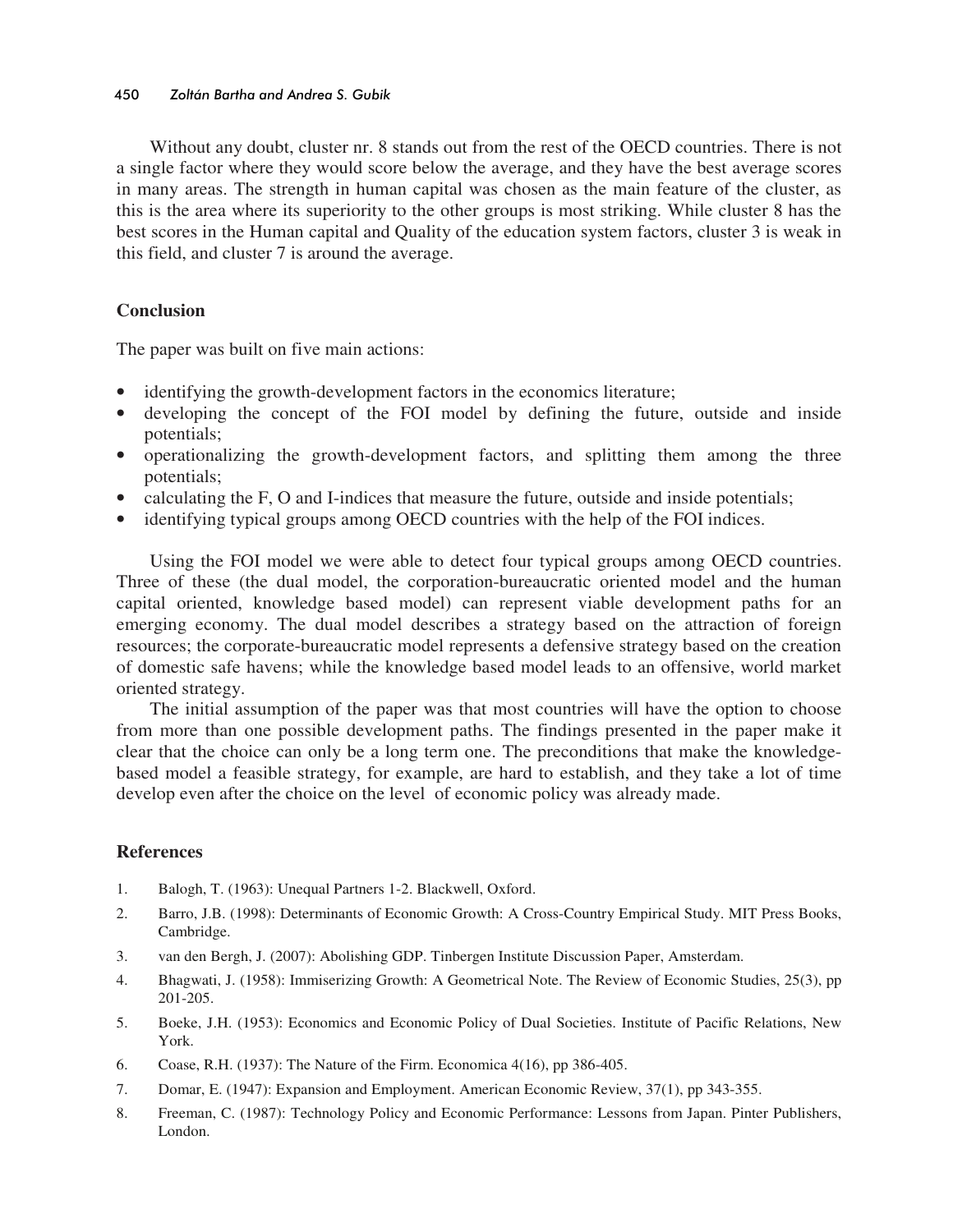- 9. Fukuyama, F. (1995): Trust: The Social Virtues and the Creation of Prosperity. Simon & Schuster, New York.
- 10. Furtado, C. (1970): Economic Development of Latin America. Cambridge University Press, London.
- 11. Grieco, J., Powell, R. & Snidal, D. (1993): The relative-gains problem for international cooperation. The American Political Science Review, 87(3), pp 727-743.
- 12. Harrod, R.F. (1948): Towards a Dynamic Economics. MacMillan, London.
- 13. IMD (2012): World Competitiveness Yearbook 2012. International Institute for Management and Development.
- 14. IMF (2012): World Economic Outlook Database April 2012. http://www.imf.org/external/ns/cs.aspx?id=28
- 15. Keohane, R.O. (1984): After Hegemony. Cooperation and Discord in the World Political Economy. Princeton University Press, Princeton.
- 16. Keynes, J.M. (1936): The General Theory of Employment, Interest and Money. MacMillan, London.
- 17. Krueger, A.O. (1974): The political economy of the rent seeking society. American
- 18. Economic Review, 64(3), pp 291-303.
- 19. List, F (1841): Das Nationale System der Politischen Ökonomie. Cotta'schen Verlag, Stuttgart.
- 20. Lucas, R.E. (1988): On the Mechanics of Economic Development. Journal of Monetary Economics, 22(1), pp 3-42. o.
- 21. McClelland, D.C. (1957): Community development and the nature of human motivation. Harvard University, Cambridge.
- 22. Meier, G.M. (1964): Leading Issues in Economic Development. Oxford University Press, New York.
- 23. Myrdal, G. (1957): Economic Theory and Underdeveloped Regions. Gerald Duckworth, London.
- 24. North, D.C. (1992): Institutions and Economic Theory. American Economist, 31(1), pp 3-6.
- 25. OECD (2008): Handbook on Constructing Composite Indicators Methodology and user guide.
- 26. Porter, M.E. (1990): The Competitive Advantage of Nations. Harvard Business Review, 68(2), pp 73-91.
- 27. Prebisch, R. (1964): Towards a new trade policy for development. United Nations, New York.
- 28. Ricardo, D. (1817): On the Principles of Political Economy and Taxation. John Murray, London.
- 29. Romer, P. (1986): Increasing Return and Long Run Growth. Journal of Political Economy, 94(5), pp 1002- 1037.
- 30. Rostow, W.W. (1960): The Stages of Economic Growth: A Non-Communist Manifesto. Cambridge University Press, Cambridge.
- 31. Schumpeter, J.A. (1934): The Theory of Economic Development: An Inquiry Into Profits, Capital, Credit, Interest, and the Business Cycle. Harvard University Press, Cambridge.
- 32. Singer, H.W. (1964): International Development: Growth and Change. McGraw-Hill, New York.
- 33. Smith, A. (1776): Enquiry into the Nature and Causes of the Wealth of Nations. J. R. McCulloch, Edinburgh.
- 34. Solow, R. (1956): A Contribution to the Theory of Economic Growth. Quarterly Journal of Economics, 70(1), pp 65-94.
- 35. Szentes T. (2011): Fejldés-gazdaságtan (Development economics). Akadémiai Kiadó, Budapest.
- 36. Tullock, G. (1967): The Welfare Costs of Tariffs, Monopolies and Theft. Western Economic Journal, 5(3), pp 224-232.
- 37. Tullock, G. (1993): Rent Seeking. Edward Elgar Publishing, Brookfield.
- 38. Veblen, T. (1919): The Place of Science in Modern Civilization. B. W. Huensch, New York.
- 39. Wallerstein, I. (1974a): The Modern World System: Capitalist Agriculture and the Origins of the European World Economy in the Sixteenth Century. Academic Press, New York.
- 40. Wallerstein, I. (1974b): The Rise and Future Demise of the World Capitalist System: Concepts for Comparative Analysis. Comparative Studies on Society and Hitory, 16(4), pp 387-415.